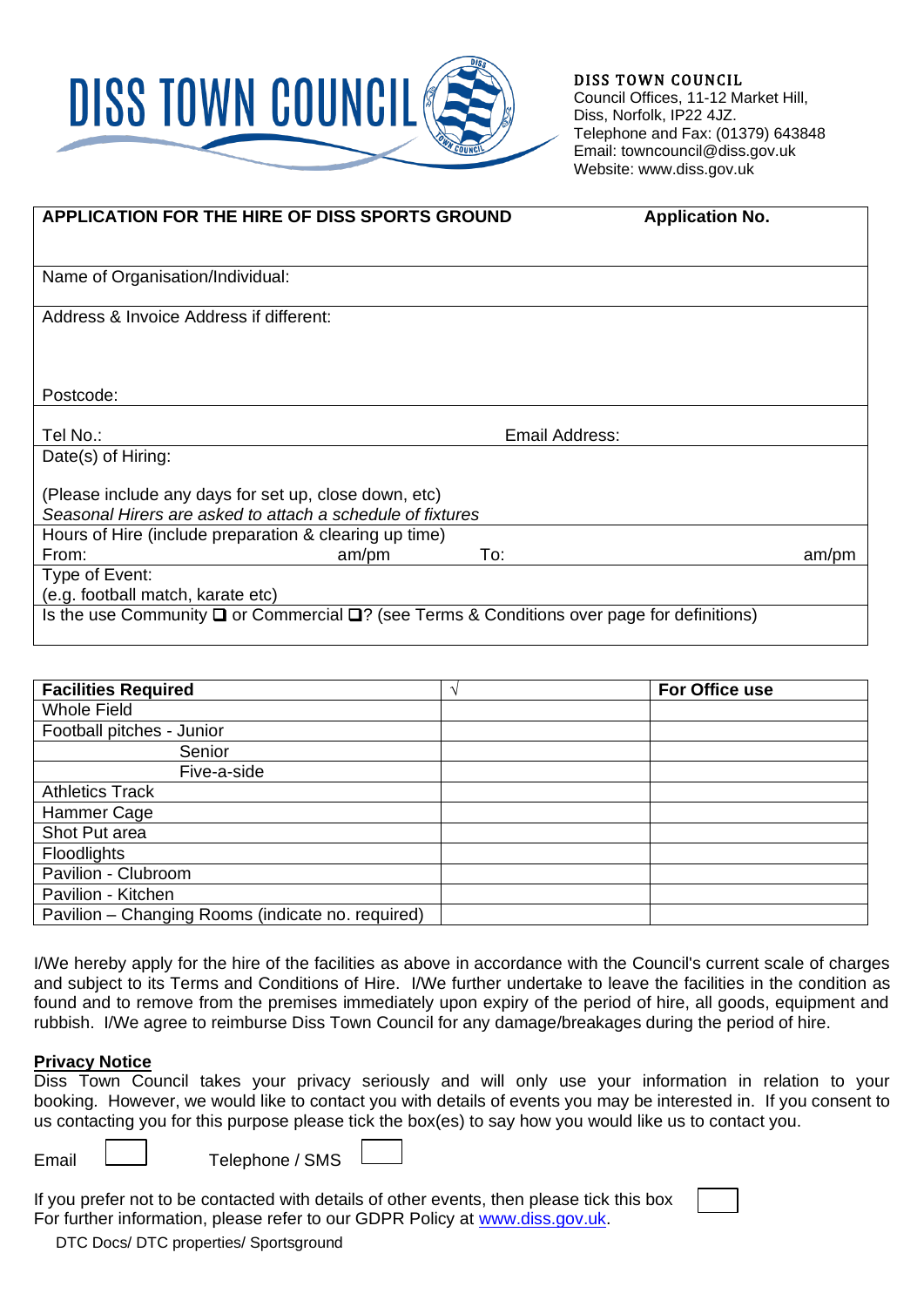## **TERMS & CONDITIONS - DISS SPORTS GROUND - Shelfanger Road, Diss, Norfolk, IP22 4DX.**

- 1. Hire includes free use of the pavilion facilities providing that all rooms are left in the condition they were found i.e. clean, tidy and in good repair. If the maintenance team is called upon to carry out extra cleaning after a hiring, an additional charge will be made at the hourly rate relevant at the time. The Town Council reserves the right to request a refundable damage deposit of £150. Please note cleaning equipment will be made available by the Maintenance Manager, but hirers are expected to provide consumables such as washing up liquid, tea cloths, hand towels, etc.
- 2. Private hire parties use the Town Council's facilities at their own risk and the Council accepts no responsibility. All hirers must have public liability insurance with a minimum cover of £2,000,000 and a copy of the relevant insurance certificate must be submitted to the Council Offices at the same time as the completed application form. All hirers must contact South Norfolk District Council to confirm licencing requirements.
- 3. A completed and signed application form and event/activity Risk Assessment must be returned with your application as a condition of hire (together with a schedule of games if applicable before any match/game takes place). Failure to do so will result in refusal of booking.
- 4. Diss Town Council reserves the right to impose conditions for provision for health and safety if those stated in the Risk Assessment form are deemed to be inadequate.
- 5. The hirer is responsible for removing their rubbish from the Sports Ground site and disposing of it in an appropriate and responsible manner.
- 6. All damage and breakages must be reported immediately to the Maintenance Manager and the hirer is responsible for repair/replacement costs. All incidents of damage caused by vandalism found on arriving at the site must be reported immediately to the Maintenance Manager who will take the necessary action and decide whether the facility is safe to use. If the Maintenance Manager is not in attendance, it will be the responsibility of the hirer to determine safety of use.
- 7. Spikes and studs must not be worn in the pavilion building. Dirty boots should be cleaned outside on the spikes/brushes provided and not against the walls of the building
- 8. The hire fee does not include preparation (rolling or extra cutting) of pitches or marking out equipment
- 9. Clubs are responsible for erecting and removing their own goal posts or other equipment at the beginning and end of each hire period. Proof of regular maintenance and/or inspection of such equipment may be requested. Clubs are wholly responsible for insuring and maintaining any equipment owned, used and/or stored at the Sports Ground.
- 10. The Town Council does not accept responsibility for injury caused by any equipment owned and used by the hirer at the Sports Ground & Pavilion.
- 11. The hirer will inspect the pitch at least 2 hours before the start of a game and decide if the pitch is safe to be used or should be closed. All liability rests with the hirer.
- 12. One months' notice of cancellation is required for seasonal hirers. If notice of cancellation by the hirer is insufficient for the Town Council to rearrange or re-let the facilities reserved, the full hire charge may become payable. Hirers may be required to pay a non-refundable 25% deposit at the time of booking.
- 13. Casual hirers must adhere to the terms above and arrange for use of equipment with seasonal hirers. Diss Town Council reserves the right to refuse /cancel bookings.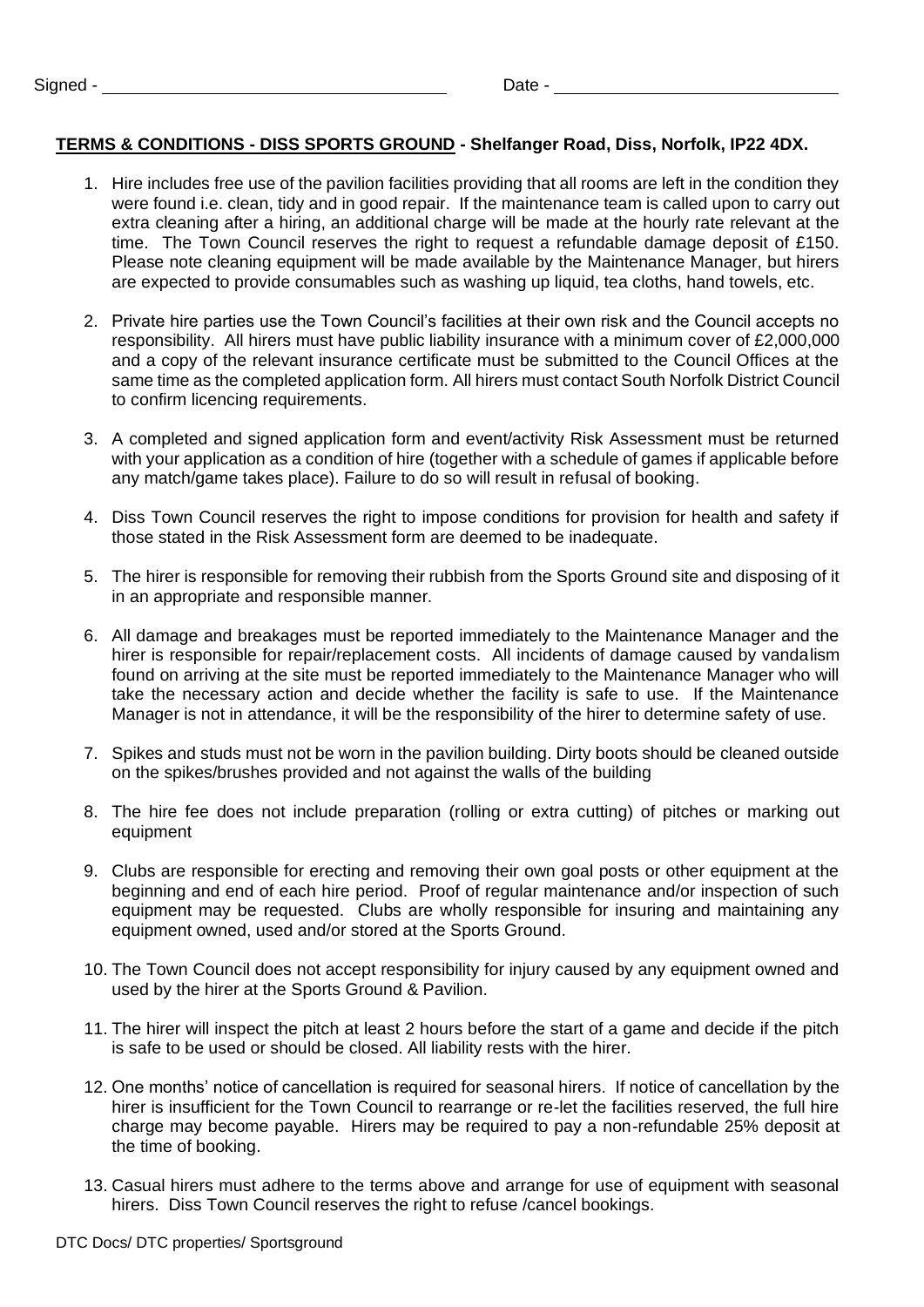- 14. Adequate First Aid provision is the responsibility of the hirer.
- 15. All users of the Sports Ground are required to demonstrate appropriate behaviour. Players and spectators must not use words or actions which might reasonably be considered offensive, or threatening and physical violence is unacceptable. Reported incidents may result in formal action being taken by the Town Council.



## **EVENT RISK ASSESSMENT FORM**

Please fill in this form and return it **signed and dated** with your booking form.

| Organisation: |                      | <b>Contact Person:</b>        |  |
|---------------|----------------------|-------------------------------|--|
| Site:         | <b>Sports Ground</b> | <b>Location on Site</b>       |  |
| Type of event |                      | Date and time                 |  |
|               |                      | <b>Number of participants</b> |  |

| <b>Hazards involved</b><br>with activity | Safety measures you will put in place to<br>reduce the risk of accidents           | Rating band<br>(see table below) |
|------------------------------------------|------------------------------------------------------------------------------------|----------------------------------|
| e.g. Foreign objects on<br>the field     | e.g. Undertake a thorough inspection of pitches<br>and surround area prior to use. | $2x2=4$                          |
|                                          |                                                                                    |                                  |
|                                          |                                                                                    |                                  |
|                                          |                                                                                    |                                  |
|                                          |                                                                                    |                                  |
|                                          |                                                                                    |                                  |
|                                          |                                                                                    |                                  |

| Likelihood        | <b>Severity of Injury</b>   | <b>Rating Bands</b>   | Action                         |
|-------------------|-----------------------------|-----------------------|--------------------------------|
| = Most Unlikely   | $1 =$ Trivial Injury        | 1-2 = Minimal Risk    | Maintain Control Measures      |
| $2 =$ Unlikely    | $2 =$ Slight Injury         | $3-4 =$ Low Risk      | <b>Review Control Measures</b> |
| $3 =$ Likely      | $3 =$ Serious Injury        | $6 - 8 =$ Medium Risk | Improve Control Measures       |
| $4 =$ Most Likely | $4 =$ Major Injury or Death | $9-12 =$ High Risk    | Consider not running the event |

| Signature: |  |
|------------|--|
|            |  |